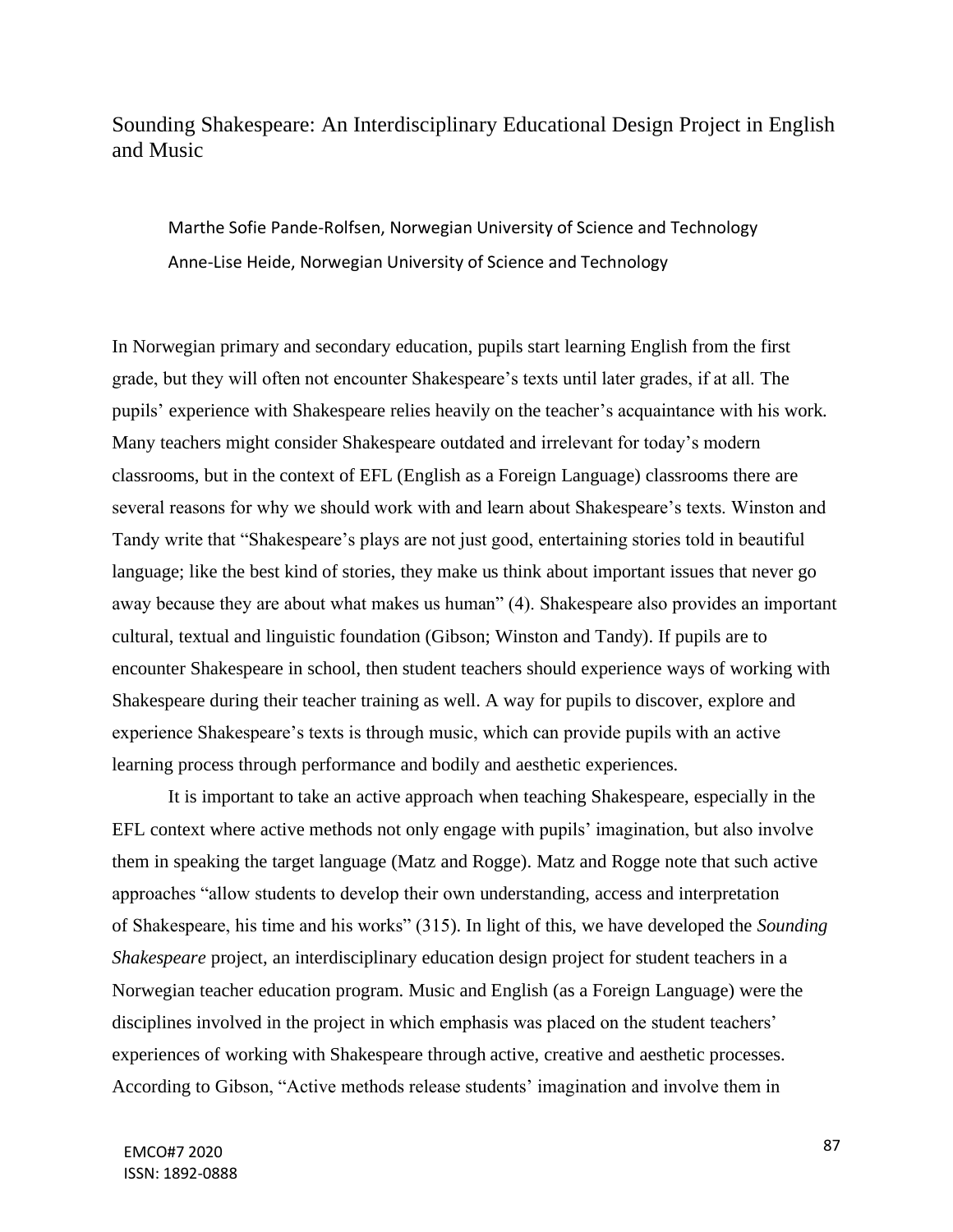speaking and acting. […] It helps them to make Shakespeare their own, as they inhabit the imaginative worlds of the plays through action" (xii). In the *Sounding Shakespeare* project, the students transformed text into both verbal and musical soundscapes before writing a graphic score and creating a performance together. This allowed students to be actively involved in both experiencing Shakespeare's work, and simultaneously take part in experiencing musical composition and improvisation.

Our main research question was: *How can interdisciplinary approaches in English and Music contribute to meaningful experiences of Shakespeare's texts?* Based on this we have focused our study on the following questions:

- How do students experience working with Shakespeare's text?
- How do students experience creating music through Shakespeare's text?
- How do students experience interdisciplinary work through aesthetic processes?

These questions became the guiding principles for the design of the learning sequences for the two workshops in which excerpts from *A Midsummer Night's Dream* were used as the foundational texts.

## **The** *Sounding Shakespeare* **Project**

#### *Research Design*

We designed learning sequences for the project that included research workshops for the participants. As researchers, we have therefore functioned as designers (in advance), and as teachers (during the workshops). Participants in the study were student teachers from a primary and lower secondary teacher education program in Norway, who were either in their third or fourth year of their subject disciplines. Some were English students, some music students and others studied performing arts. Taking part in this research project was voluntary and the research workshops took place outside of the students' on-going studies. There were 12 participants in the research workshops.

We chose to use two short excerpts from *A Midsummer Night's Dream*. The first excerpt was from Act 2 Scene 1 (lines 1-15), in which Puck greets a fairy in the woods asking them where they are going, "how now, spirit; whither wander you?" (2.1.1), for which the fairy answers in descriptive ways of all the places in the woods they wander and what they do there: "I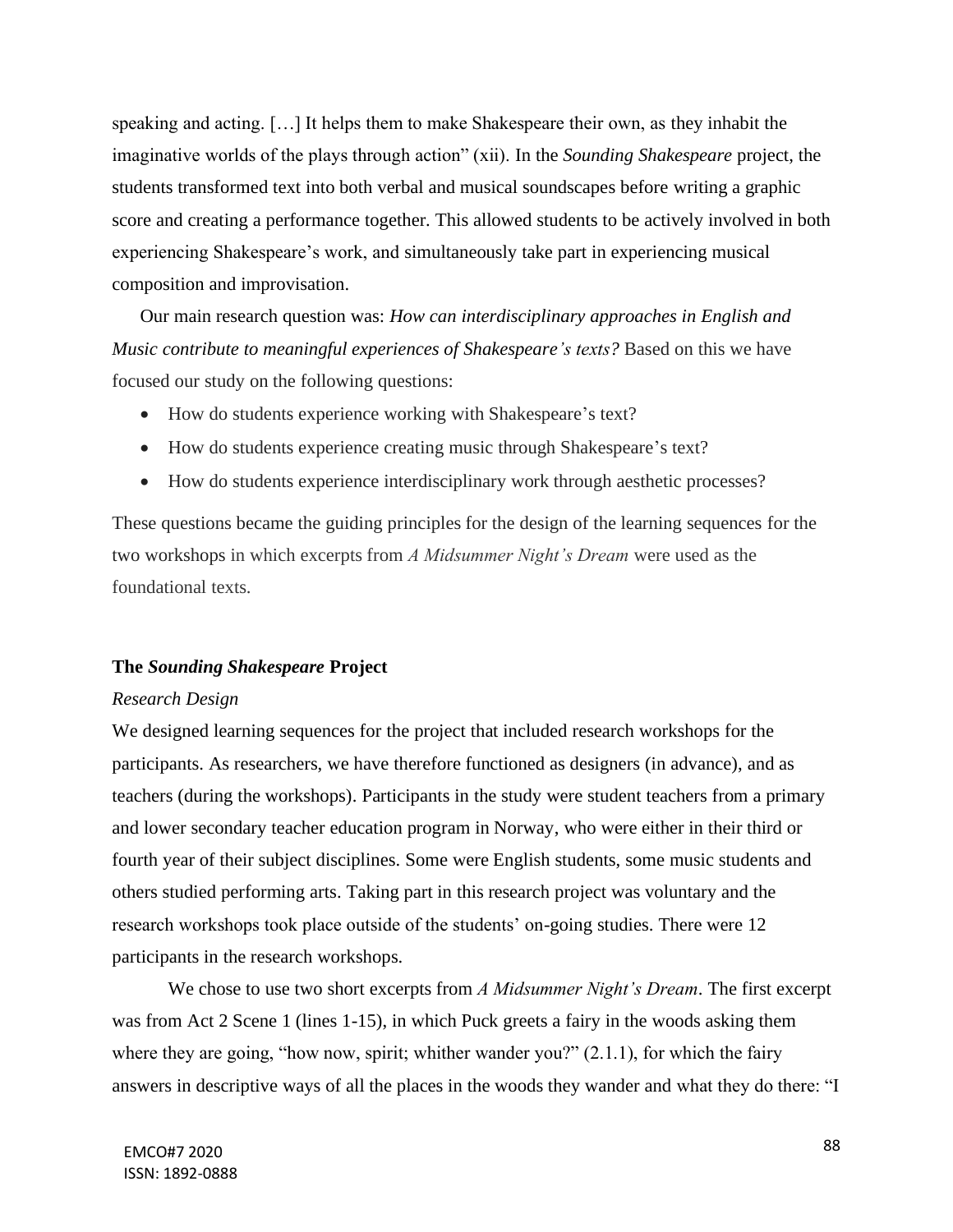serve the Fairy Queen, / To dew her orbs upon the green" (2.1.8-9). For the second workshop, participants were given an excerpt from the same act and scene with Oberon's speech to Puck (lines 249-258). In this passage, Oberon describes the place where Titania sleeps and what he intends to do: "I know a bank where the wild thyme blows, / Where oxlips and the nodding violet grows" (2.1.249-250), "And with the juice of this I'll streak her eyes, / And make her full of hateful fantasies" (2.1.257-258).

We chose excerpts that included rhyming couplets but that were not written as songs in the original play. Both passages include dialogue between characters and vivid imagery, which we hoped could inspire musical imagery and language play. Although the language is often playful in these passages, some parts also include tension and these contrasting elements provided an opening for exploration of the text through speech and music composition.

## *The Workshop Design of* Sounding Shakespeare

For the workshops, the participants were organized into group A and group B, regardless of subject, and both groups participated in workshop 1 and workshop 2. The workshops were organized as follows:

|                           | <b>Group A</b>           | <b>Group B</b> | <b>Rehearsal A&amp;B</b> | <b>Video recording</b> |
|---------------------------|--------------------------|----------------|--------------------------|------------------------|
| <b>Workshop 1</b>         | Speech                   | Music          | 30 minutes               | Performance            |
| $45$ min.                 | Composition              | Composition    |                          | 1,40 minutes           |
| Learning activity with    |                          |                |                          |                        |
| instructions, teacher-led |                          |                |                          |                        |
|                           |                          |                |                          |                        |
| <b>Workshop 2</b>         | <b>Music Composition</b> | Speech         | 0 minutes                | Happening              |
| $40$ min.                 |                          | Composition    |                          | 1,14 minutes           |
| Open learning activity,   |                          |                |                          |                        |
| no teacher guidance       |                          |                |                          |                        |
|                           |                          |                |                          |                        |

The workshop design was in line with the subjects of English and Music and included elements from both school subjects' national curricula in Norway. From the English subject, the focus was on Shakespeare as the literary text. This is a part of the subject's main area of *Culture, Society and Literature* where pupils should encounter a variety of English literary texts (The Norwegian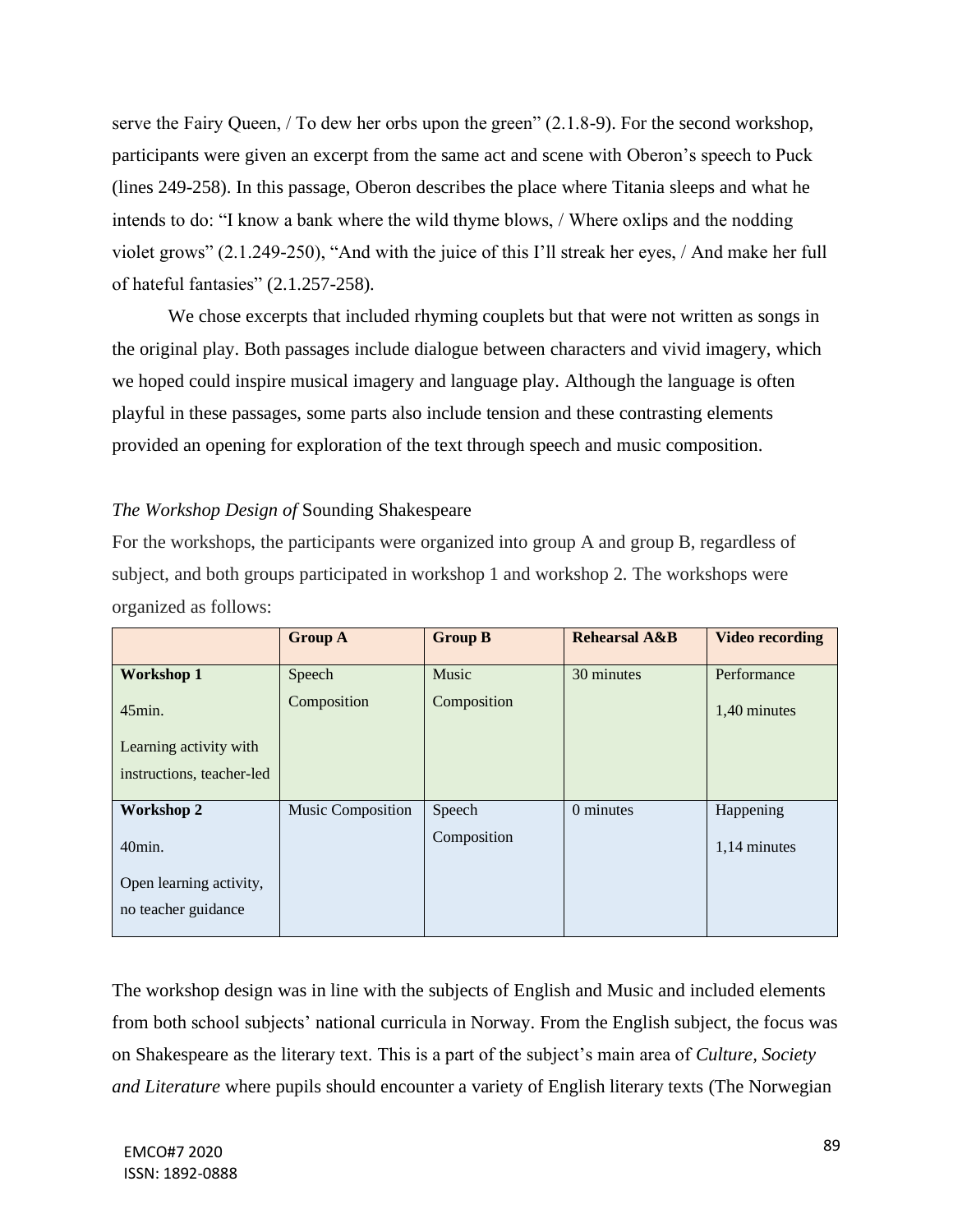Directorate for Education and Training, *English Subject Curriculum*). The workshops also included language specific components such as exploring and playing with prosody including intonation, volume, pitch and rhythm. It is important to note that the workshop itself was not about teaching prosody to students, but rather to let them engage with and play with the prosodic elements of the text. These elements were mentioned to the participants, but not measured in any way. The aim was to explore the text in actively, musically and aesthetically by composing a speech composition which would be performed. In relation to Music, the main subject area of *composing* was the focus, where pupils should be able to both experience and create music (The Norwegian Directorate for Education and Training, *Curriculum in Music*). Project participants composed music by experimenting with different instruments, such as piano, guitars, bass, woodand brass instruments and different percussion instruments, and by noting down the composition as a graphic score, which is a visual form of musical notation with signs and drawings. We decided to provide students with two different experiences in the two workshops, one that was teacher-led, and another which was more open with no guidance at all. The reason was to compare the students' experiences of the processes and their final performances. In the following we present the workshops, designed for music and language, in more detail. The groups worked separately before they met. One teacher led and observed each workshop.

## *Workshop 1: Music*

The assignment was to compose music for the text, and participants were encouraged to describe the mood of the entire text through music focusing on the beginning, the highlights, and the ending. Furthermore, they were instructed to divide the text into sequences and find inspiration through expressive phrases and words. They could use any instrument, play with traditional or untraditional techniques, and compose in major or minor tonality or atonality. The completed composition should then be written down as a graphic score. To help them get started, I offered some compositional tips such as using repetitive motifs and soundscapes, describing the text or mood with music, and using the rhythm of the text as inspiration.

#### *Workshop 1: Language*

For the language part of the workshop, we experimented with reading the text aloud and exploring its musical features, such as intonation, rhythm, tone of voice, volume, stress and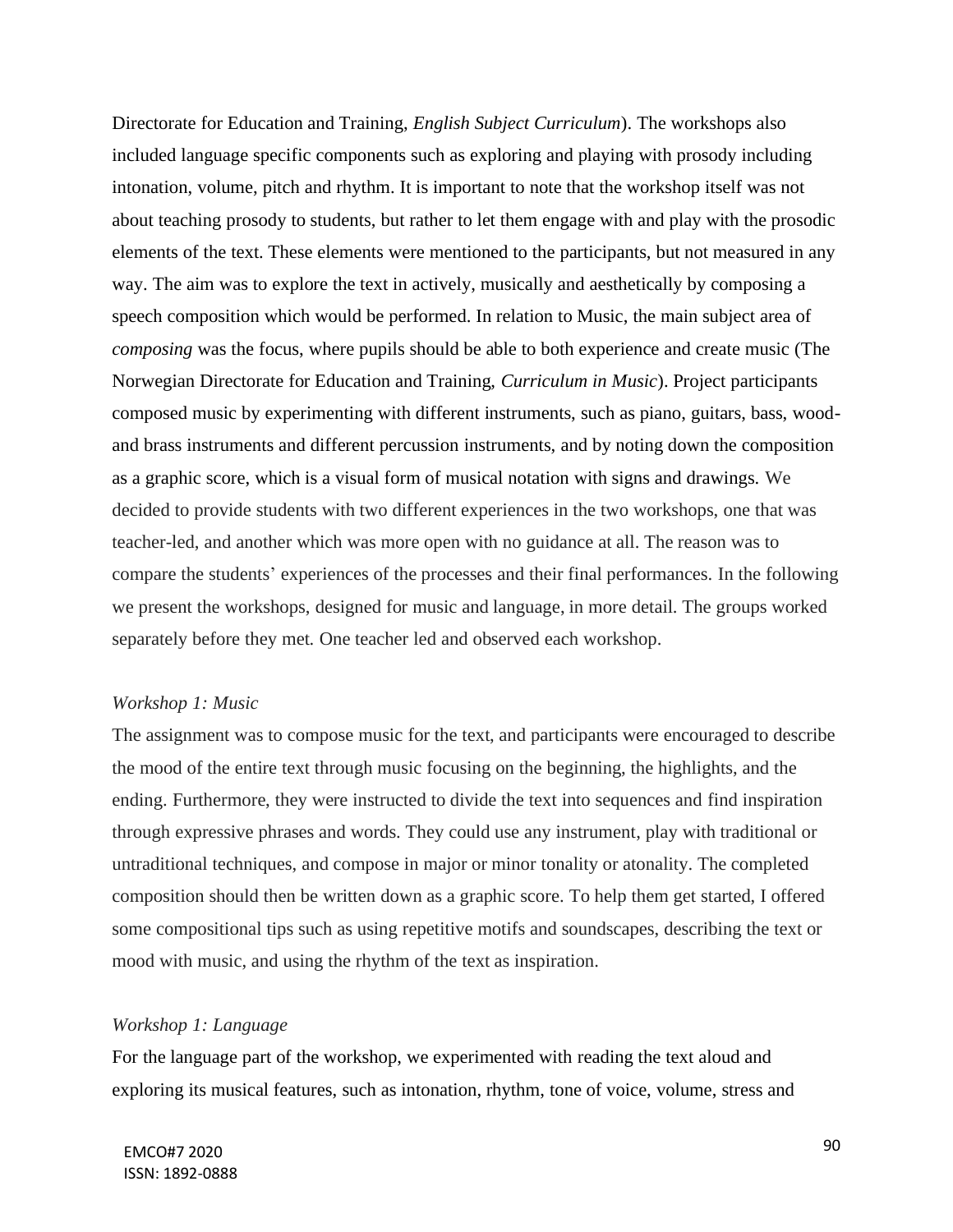length (of syllables). This is a form of "active reading," a familiar technique used for reading the text aloud as one voice. Here, the emphasis is on the text being performed by the group. As the instructor, I had already prepared a Speech Composition for the first workshop by writing a musical score for the students. In this composition, I had decided how the text should sound, but there was room for the students to provide thoughts and commentary throughout, making changes where they felt needed. Some parts of the texts became solos, and other sentences were spoken together as a choir. Here is an example from the score:

Ekko 2 grupper: (pp) Over hill (over hill), (p) over dale (over dale),

(f) Thorough bush (thorough bush), (ff) thorough fire (thorough fire);

In this example, participants repeated words as an echo,, beginning with a low volume (in pianissimo), increasing gradually as the text develops. My initial approach to the textual score was to allow the students to play with the text as much as possible by incorporating opportunities into the score that would allow the students a range of ways to speak (or sing) the text. Sometimes I would specify if they were to speak the text with a specific emotion (i.e. happy), which would affect the way the students said the sentence. Further, as the example below shows, by adding instructions for a specific pitch (here with a glissando, which is falling downwards from high pitch to low), we mirrored the image being presented in the text (a moon) with the sound, gliding from high to low, sounding out the spherical shape of the moon. These were conscious choices made by me as the instructor.

Alle (glad): I do wander everywhere

Fallende pitch: Swifter (veldig lys) than the moon's sphere (dyp);

#### *Workshop 1: Performance*

In the last part of the workshop, groups A and B presented their compositions to each other. Then they were given time to collaborate and rehearse for a Performance using the two compositions to create a cohesive whole. Performance is here defined as an artform where music and lyrics merge into an expression that is partly planned and partly improvised.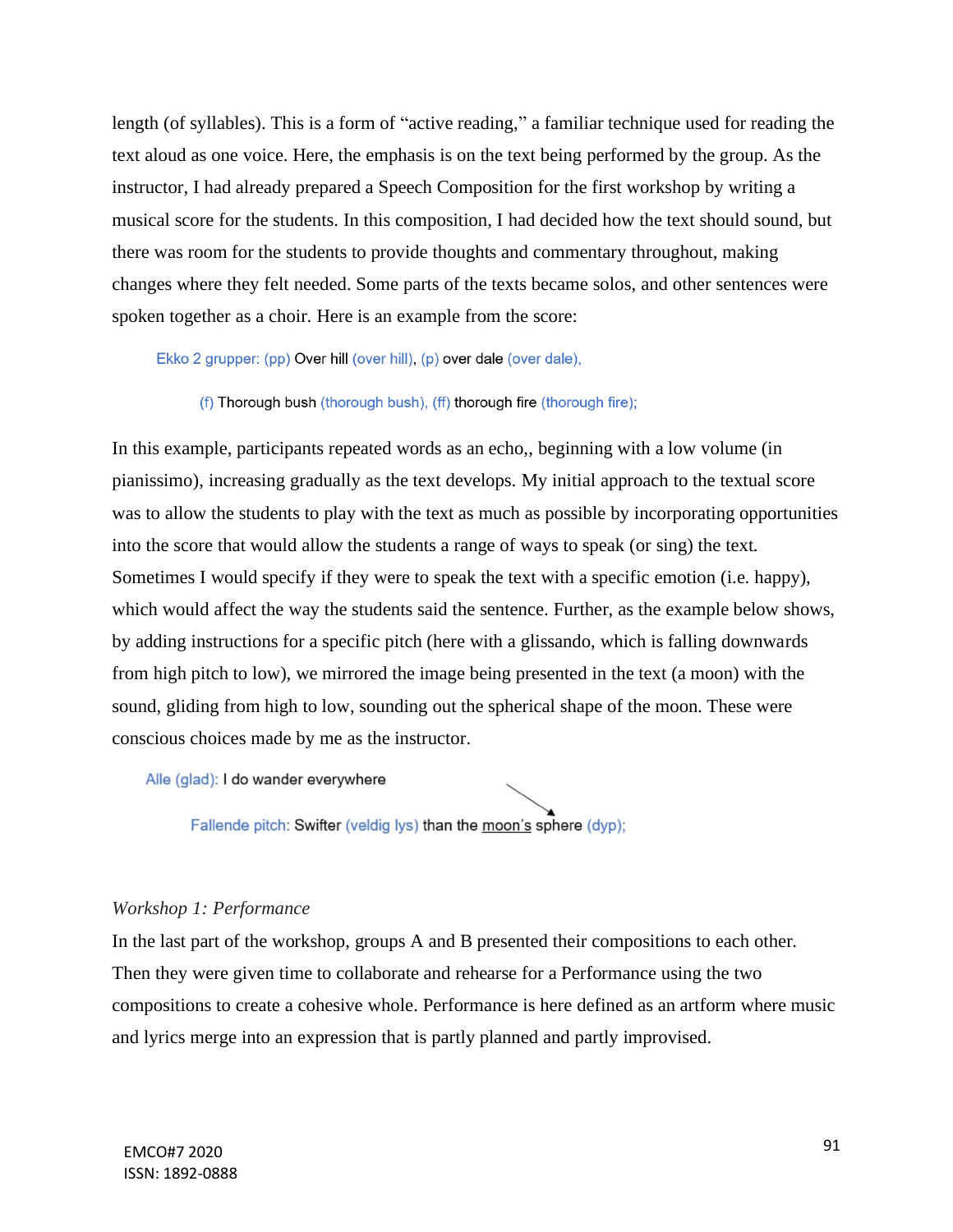#### *Workshop 2: Music*

In workshop 2, I gave the participants a more open task and asked them to compose without any guidance from the teacher. They could choose whichever instruments they wanted to use, and they were free to use musical tools and expressions. The whole composition should be noted down as a graphic score.

### *Workshop 2: Language*

The second group was given the task to write a score of their own and create a Speech Composition. As the instructor, I did not interfere or give any guidance. They were, however, given a list of elements they could consider when composing (in relation to for example tempo, volume and pitch, as well as how they could read it: adding solo parts, echo and so forth).

#### *Workshop 2: Happening*

In the Happening the groups did not get any time to work on the two compositions together before performing. Happening is here defined as an event that combines elements from the art forms of music and lyrics and to stage them as a live action ("Happening" *Britannica Academic*). Neither groups knew what the others had created, but they still performed their work as one, at the same time and on the same stage. With no rehearsal, the Happening in workshop 2 had a more spontaneous and improvised form than the Performance in Workshop 1.

#### **Theoretical Foundation**

## *Educational Design Research (EDR)*

One of our aims for the *Sounding Shakespeare* project is to develop new approaches to teaching and learning within teacher training through educational design research. Our design focuses on creative and aesthetic learning processes which aim to decrease the fear factor of using Shakespeare in the classroom, and to provide the students with an experience of interdisciplinary work and aesthetic learning processes. When talking about a design for learning, Selander writes that this educational practice is about studying learning as well as "contributing to the discussions about how learning and teaching can change and how new, meaningful connections can be created" (133, our translation). EDR emphasises the creation of new meaningful connections, as well as creating new gateways for interpretations (Selander 125). From this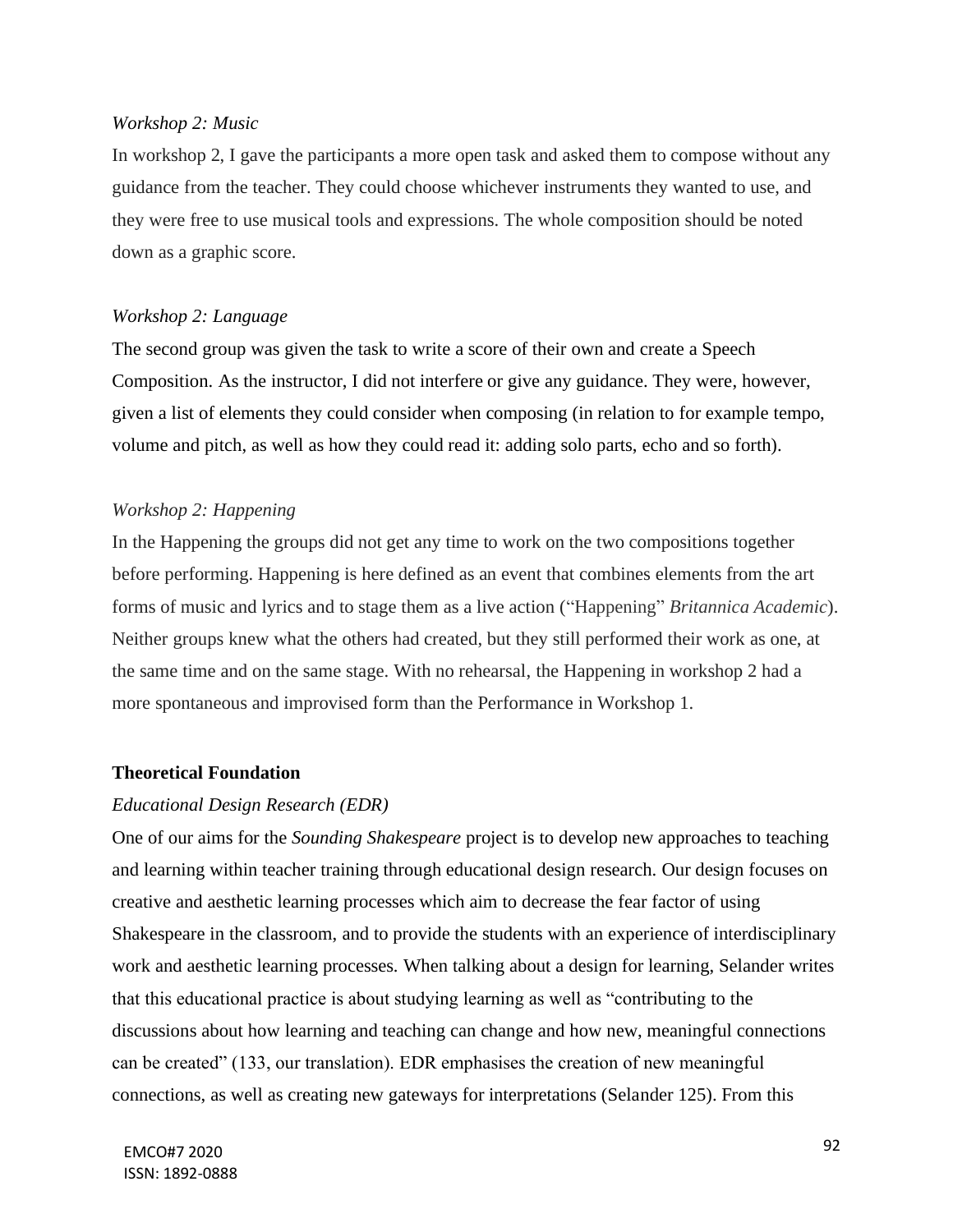perspective, the aim is to contribute to the students' future teaching careers, and a designoriented practice entails understanding learning as "processing, transformation and reproducing knowledge expressions" (134, our translation). According to McKenney and Reeves, EDR is different from other forms of inquiry, since it attends to "both solving problems by putting knowledge to use, and through that process, generate new knowledge" (133). We plan to take our findings from this project and continue to develop new ways of working with Shakespeare across subjects.

Educational design research normally entails three phases: i) analysis/orientation, ii) design and development, and iii) evaluation and retrospection (McKenney and Reeves). These phases can be revisited throughout the project. For the *Sounding Shakespeare* project, we began by designing a pilot project which was executed in 2017 with student teachers of English and Music. When evaluating the pilot, we found that the component most in focus had been the music composition, and we therefore wanted the project to also entail a speech composition for the design to be more interdisciplinary. Therefore, we revisited our workshop design and developed two new workshops where music, language and text played an important role within both workshops. This article presents findings from our main research workshop only.

## *Text and Meaning-Making*

In Shakespeare's texts, language is often seen as challenging, especially in an EFL context. According to Crystal, we can struggle to understand for many reasons, since linguistic difficulty can be caused by unfamiliar vocabulary, grammar, spelling and punctuation. However, the fact remains that only 10% of Shakespeare's grammar "is likely to cause a comprehension problem" (Crystal 12). Furthermore, Crystal reminds us that we must draw a distinction between "difficulty of language and difficulty of thought" (11) with Shakespeare's vocabulary. He continues to write that "[s]imple language can express a complex thought […]. Conversely, complex language can express simple thought" (11). It is crucial to balance the need (or wish) to understand the literal meaning in each word of Shakespeare's text (using, for example, a translation or a modernized version), and to make room for the imagery, rhythm and rhyme to guide our experience of the text instead, which in turn can help us find meaning. When reading or studying Shakespeare, Stredder notes that commentaries and study guides are often set out to give "right answers", but he highlights that "the most secure learning, and the learning that has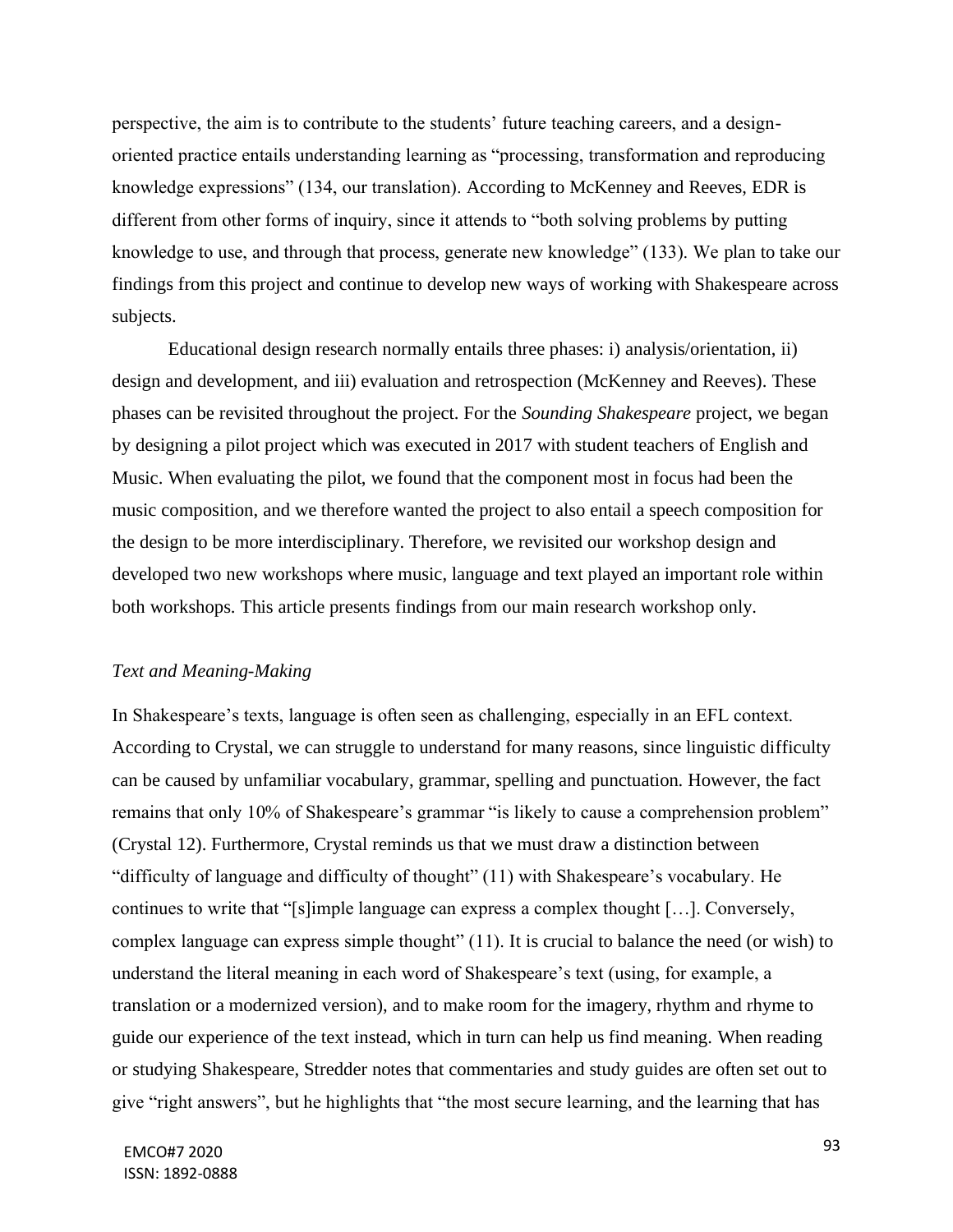the most lasting educational value, build on students' personal experience of reading the text for themselves" (244). This also becomes the starting point for our exploration of the text with students in the *Sounding Shakespeare* project, where the aim is not to reach a "right answer" or figure out what the text means (literally or symbolically), but to explore and experience the text and the way it sounds, moves, surprises and how it can come alive in the reading itself.

#### *Music and Language*

There are many known benefits to working with music in language education, and multiple studies within several research fields show how music and language are closely related, for example within cultural studies, cognitive science and language acquisition (Engh). Within the field of cognitive science, it is suggested that the "musical structure is processed in language areas of the brain" (Engh 116). Since both music and language are processed in the same region, "our brains may recognize aspects of linguistic and musical sequences in a similar matter" (Engh 116). Other studies (such as Koelsch; Patel) show how our brains are formed to better receive and treat language sounds when we are working with music.

Similarities and differences in music and language are also discussed by scholars in music psychology. According to Bonde, "Music and language can be inextricably linked to each other, but they can also be two completely separate channels for expression and communication" (102, our translation). To illustrate the similarities between the two disciplines when it comes to behavioural and formal aspects, Sloboda has developed a model showing how both music and language consist of three components: phonology, syntax and semantics (*Exploring the Musical Mind 177*). The parallels with music and language are obvious, because the phonemes in music are the tones that can be characterized by frequency or pitch, overtones and duration. In relation to syntax, Sloboda shows how language follows grammatical rules by putting phonemes together to make words and meaningful sentences. He points out that we find this in music as well, which also follows rules for how components are put together into a musical structure (179). Lastly, we have the semantic level, which in language is about the meaning of words and sentences, and that these components always refer to "something". Music, however, does not refer to "something" in the same way as words and sentences do, but Sloboda points out that music still has "extramusical meaning" (*The Musical Mind* 59). He suggests that meaning might occur when the music "employs mimicry to considerable effect" (59) (such as when violins play glissandi to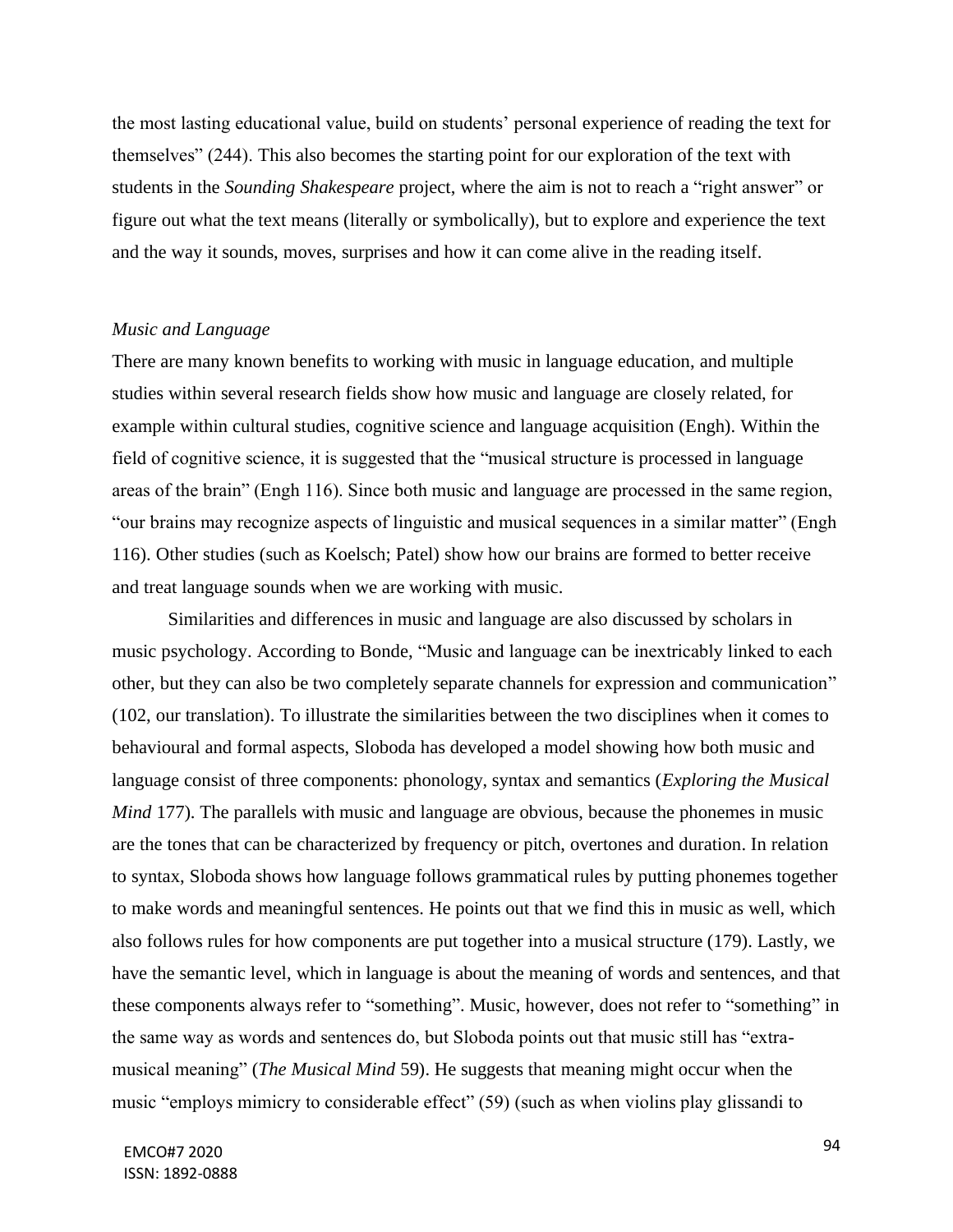create a howling storm), or when "music employs *symbolic* reference to an extra-musical event" (59). These are just a few examples of meaning-making in music, and in this way, music also includes a semantic level, as language does. Our project is concerned with how music can help create a more meaningful learning experience, as well as exploring and experimenting with new ways of working across these subjects through aesthetic and bodily processes.

### *Aesthetic and Bodily Learning Processes*

Experience is central to the *Sounding Shakespeare* project; this is especially related to learning through aesthetic and bodily processes. In the project, these processes took place when students worked with music and speech composition and devised or improvised performances together. These were creative, active and aesthetic experiences. Aesthetics is an arts theory, but it also has an anthropological context where what humans experience as important is studied, and how "knowledge […] is created through the senses, a sensory- and emotional recognition" (Sæbø 107, our translation). According to Sæbø, aesthetic learning processes presuppose the following:

[That] our bodily senses (sight, smell, hearing, taste and touch), the affective (emotional encounters and experiences), and the body (bodily-kinaesthetic encounters and experiences from when our body is used in active engagement) are woven into the cognitive (our imagination, fantasy and thought) in an art-based experiential learning process (108, our translation).

Through arts-based activities, work is often practical, bodily and affective at the same time. In the book *Dybde//Læring*, Dahl and Østern look at bodily learning in connection with cognitive learning and experiences. They write that "actions are affective and emotionally anchored, and the cognitive develops through intra-action with the affective" (50). As stated by Dahl and Østern, bodily learning sees movement, thinking and affect as parallel activities, and all of these are activated in bodily learning processes. This is connected to the ideas of Merleau-Ponty related to the experience of the body, where he states that one must experience something in order to understand it (188). To experience with the body means to sense, to touch, to smell, to feel, and those are the bodily experiences we keep in our memories.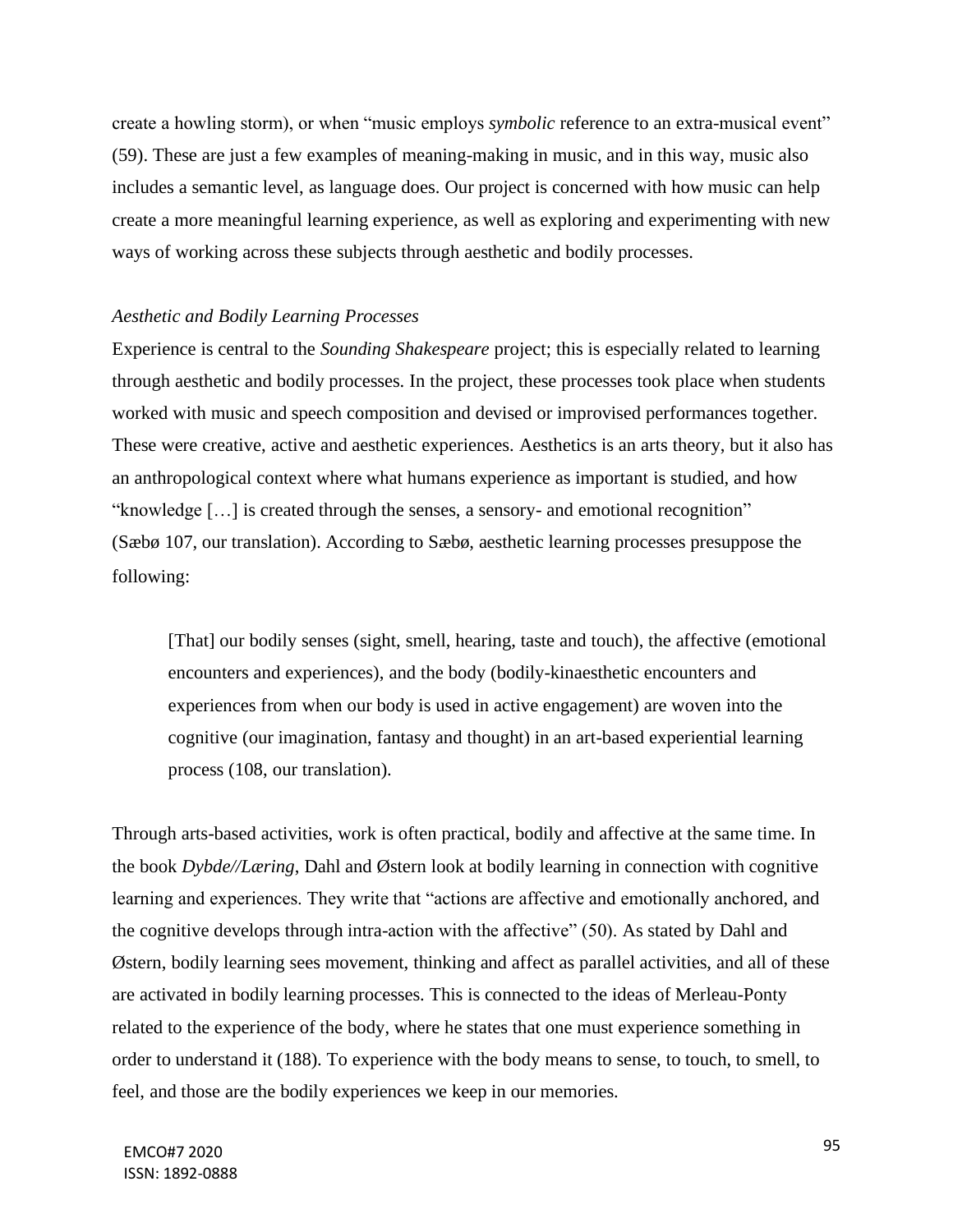Bodily experiences are important to education and learning. Stoltz writes that "As human beings we do experience the world as meaningful in relation to our individual projects, but this meaning is not something we 'construct' from sensory input, on the contrary it is an essential part of the world perceived or experienced" (479). Further, he notes that the way we successfully understand something is by experiencing it. The experience is also important in Merleau-Ponty's philosophy, and the experience is central to our project as well. As Stoltz writes, "since 'real' human experience is subjective and full of meaning the ramification for how we come to learn is significant, particularly how we learn through our embodiment" (481). Bodily learning involves engaging with the world as a "being-in-the-world" (Stoltz 483), and through embodiment we make sense of the world in a meaningful way. Meaning is thus tightly bound to our bodily experiences.

Active, creative and aesthetic experiences are also related to the current curriculum changes taking place in Norway (*Fagfornyelsen*) where one of the subsections to the *Core Curriculum* is "the joy of creating, engagement and the urge to explore" *(Core Curriculum: values and principles for primary and secondary education*). This section states that "[t]he school must respect and nurture different ways of exploring and creating. The pupils must learn and develop through sensory perceptions and thinking, aesthetic forms of expressions and practical activities" (9). Not only are these ideas present in the national curriculum, but it is also clearly stated in the new framework plan for Primary and Lower Secondary Teacher Education, where student teachers should be able to create inclusive learning environments that contribute to better academic, social and aesthetic learning processes, and contribute to innovative processes connected to the school establishment.

## *Improvisation and Exploration in Creative Processes*

The workshops in the *Sounding Shakespeare* project included a Performance and a Happening, and in both performances, improvisation was one of the components that drove the composition and interaction forward. As Steinsholt and Sommerro state, "improvisation is about being spontaneous and being able to contribute something that is not practiced or decided in advance (9, our translation). When improvising with others, you both take initiative and respond to others' input. In music, the tones and sounds work in the same way as words and text in verbal communication, and in our project, both text and music are improvised in an interaction. When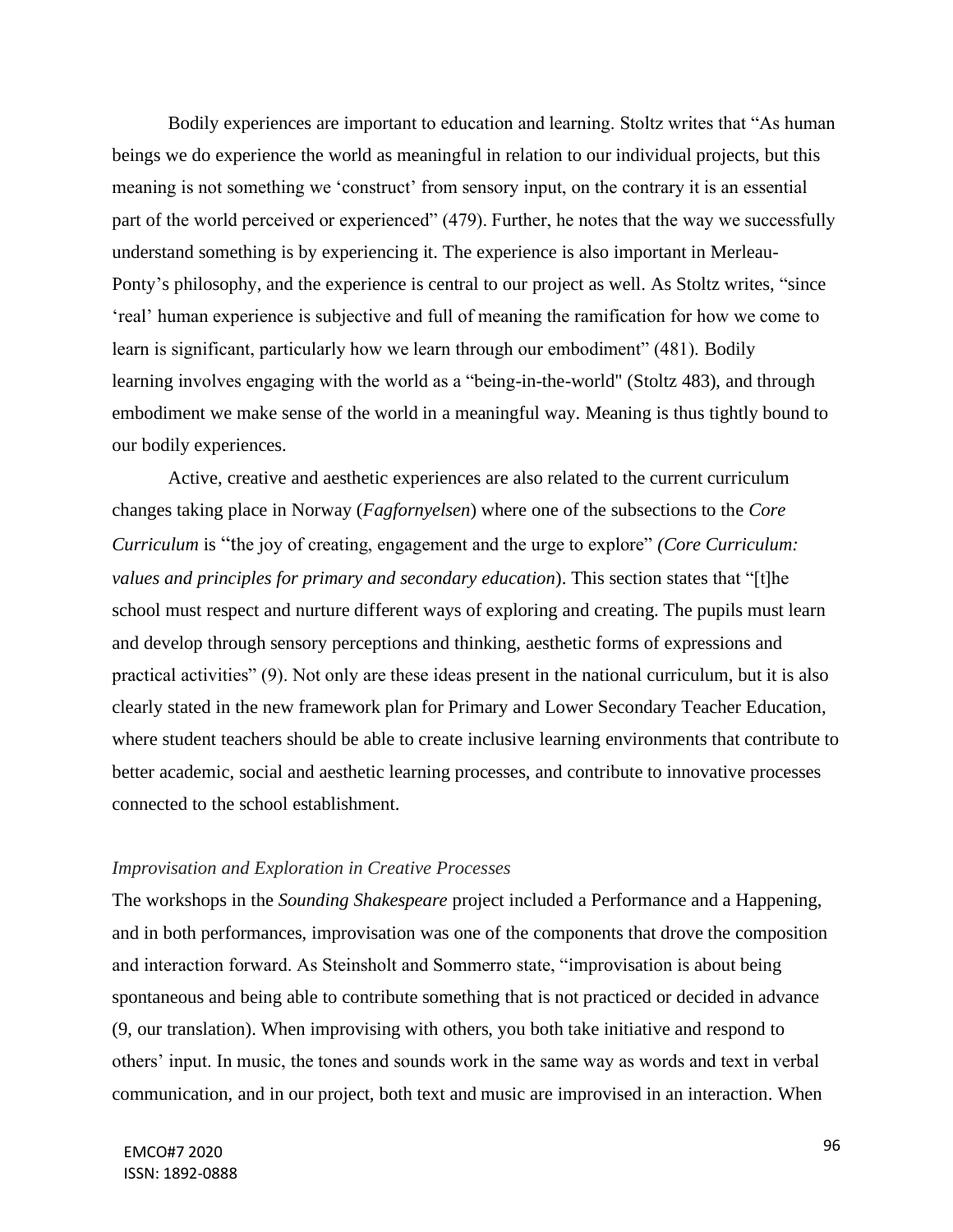improvising, it becomes important to "listen attentively" for this interaction to work. Ruud, a music therapist, highlights improvisation in his work with young adults, and he writes about "music meetings" characterized by participants falling into a common musical pulse, taking initiative and responding, creating, playing and experiencing tension and expectation together (42). In *Sounding Shakespeare,* we studied improvisation together with exploration to find out how the students experience the compositional performances with Shakespeare's words.

#### **Method**

#### *Collecting Data*

In the *Sounding Shakespeare* research project, we used the qualitative methodology Grounded Theory (GT). Through GT we have a flexible approach to finding concepts and core categories from our data (Corbin and Strauss; Charmaz). Our data comprise of questionnaires and video recordings of the final Performance and Happening. In the questionnaires, we asked how the participants experienced working with the assignment in each workshop. They were asked to focus on a) the progress, b) the collaboration, c) the creative process of composition and d) the final performances. We also asked them about their experience of interdisciplinary work with Music and English as subjects.

#### **Discussion of Findings**

One of the main findings from our study is that music can become a guiding agent for a more meaningful experience of a text. Our data show that the participants who worked with Shakespeare's text through music first (Group B) had a different experience of the text when working with the language in the second workshop than group A who worked with language first and then music. After composing a musical score to the excerpt in the first workshop, the participants in group B, when given a new excerpt in the second workshop, reported that the text had become "more alive"<sup>1</sup> and that they had "internalised" the text.<sup>2</sup> In contrast, the participants who worked on the Speech Composition first (group A) seemed more concerned with finding meaning in the text by analysing, interpreting and understanding it. One participant from this group stated that they "felt the focus (indirectly) was not only on the words but also on the interpretation and the mood in the text,"<sup>3</sup> and another said their focus was to "interpret text and message."<sup>4</sup>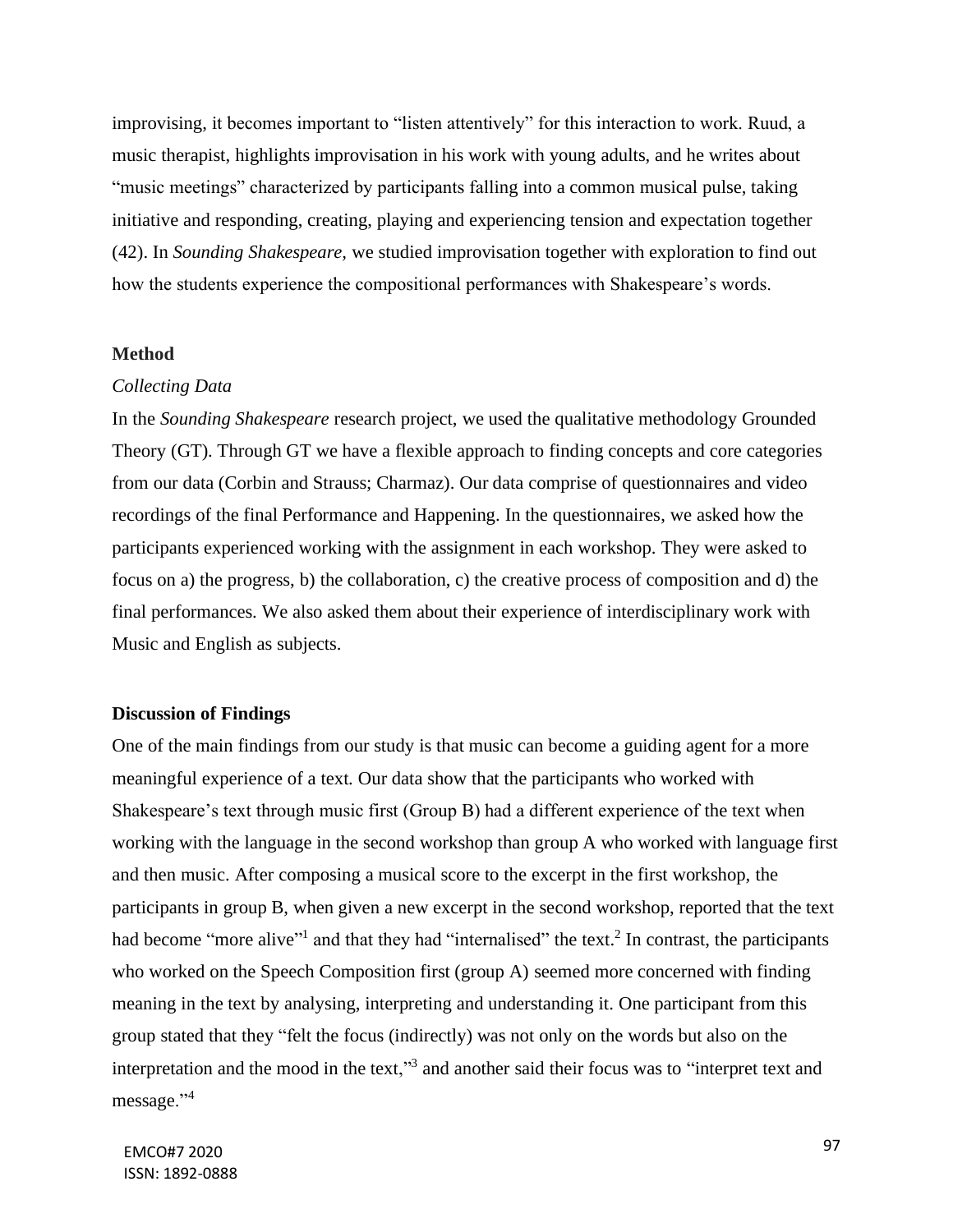This shows that through music, the text feels more meaningful and alive. By reporting that the text "lives" and feels more "internalized," the participants are using embodied terms to describe their experiences of the text. Such embodied experience is what Stoltz notes as being the way we "'come to' an understanding of something from our point of view" (485) since our engagement with the world and how we learn and create meaning are not just cognitive or theoretical processes, they are also practical, aesthetic and affective (Stoltz; Dahl and Østern). Those who worked on the speech composition first, however, noted a stronger need for textual analysis or actual sense-making for each word when creating the music composition. These participants struggled with their music composition because of their concern with textual interpretation and analysis, and as Sloboda's model suggests, meaning-making in music and language are different in kind because the semantic level in music is less concrete (*The Musical Mind* 59). Thus, when the participants worked on the text first, they transferred this need for textual interpretation and understanding to their second workshop with music composition. This group encountered more challenges with the creative process since music cannot provide meaning in the same way as voice can (when reciting or singing the words).

Even though both groups experienced the text differently, they all reported focusing on the music of language in one way or other. Participants in Group B who started with musical composition, reported that they looked for a melody in the text and that the text had rhythm. One participant wrote that: "The text was very rhythmic, dynamic and it differed in theme in the different stanzas,"<sup>5</sup> and another that the process was about "trying to put sounds and tones together to represent a text."<sup>6</sup> Furthermore, several of the participants highlighted the musicality of the text: "words that were positive were given a positive timbre etc.,"<sup>7</sup> and: "[we had to] come up with how we should place stress on words and the rhythm in the sentence."<sup>8</sup> Further, it is clear from analysing the participants' performances that there are strong connections between the musical choices and the lyrics. Focusing on Sloboda's theories of phonemes and the music's pitch, frequency and duration, we can say that some phonemes often gain a high pitch. This is especially relevant to the phoneme /u/ in the words "you", "moon" and "rubies". This happens both in the voices and the sound of instruments during the Performance in workshop 1. Moreover, when the words are richly built up of consonants, such as "bush" and "fire", the presentation of the lyrics and music both have a rhythmic and repetitive motif of phonemes such as  $/ \int / \ln \frac{df}{f}$ .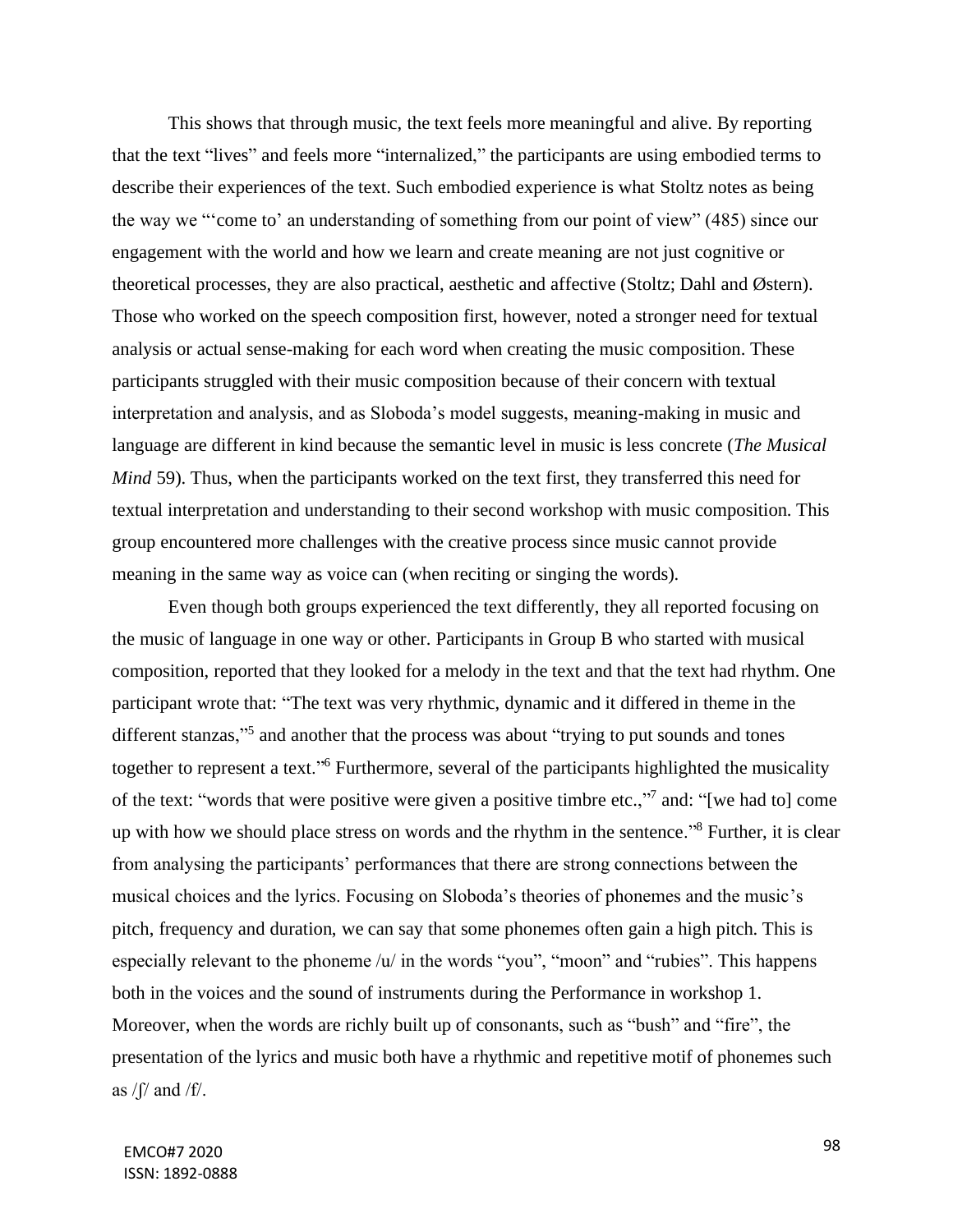When it comes to dynamics and rhythm, we saw a clear interaction in the musical character in both the Performance and Happening. The analysis of the recorded performances shows that there are some differences in the two workshops. In the Performance (workshop 1) the groups follow each other in dynamics, rhythm and the musical character. They agree on breaks, crescendo and decrescendo, glissandos and tonality or atonality and some words are more focused than others in both the Music and Speech Composition. However, the performance appears as a cohesive whole. The Happening (workshop 2) was more spontaneous because the groups played the composition together for the first time when we recorded it. The groups had not heard, nor talked about each other's compositions, before playing together. However, there were some interesting elements in the music that made it work as a complete composition. For example, a flute that plays a melody inspired by folk music in the middle and at the end of the composition, while a triangle, cymbals and percussion enhanced the content of the words. The Happening was both played in major tonality and atonality, and in this composition the students were more explorative and played the instruments in an untraditional technical way.

In both workshops, the students improvised their own graphic score. The music and the lyrics followed each other in the rhythm and the expression varied from a pulsing beat to glissando and crescendo. This follows Ruud's argument that music mediates interaction (43), and that the experience of creating, improvising and playing music together in particular moments leads to "music meetings" (42). In *Sounding Shakespeare,* this can be seen in parts of the music where the interaction feels complete, and where the text and the music follow each other closely in the performance.

The creative compositional process of the text is closely linked to the subject of music, where the focus is on improvisation, exploration and composition (Steinsholt and Sommerro; Ruud). When creating musical compositions in *Sounding Shakespeare* some students thought that it was demanding to find the many sound possibilities of the instruments: "to use the instruments' potential was challenging." <sup>9</sup> Further, another participant stated that it was "more challenging and fun to work with music because we have to think about how to convey different feelings."<sup>10</sup> The individual explorative process with each instrument seemed to be both challenging and "fun" and it was "exciting to experiment freely."<sup>11</sup> When it comes to collaboration some of the participants mentioned that when the assignment demanded a more open and free approach to the activity it felt more challenging, but that the collaboration in the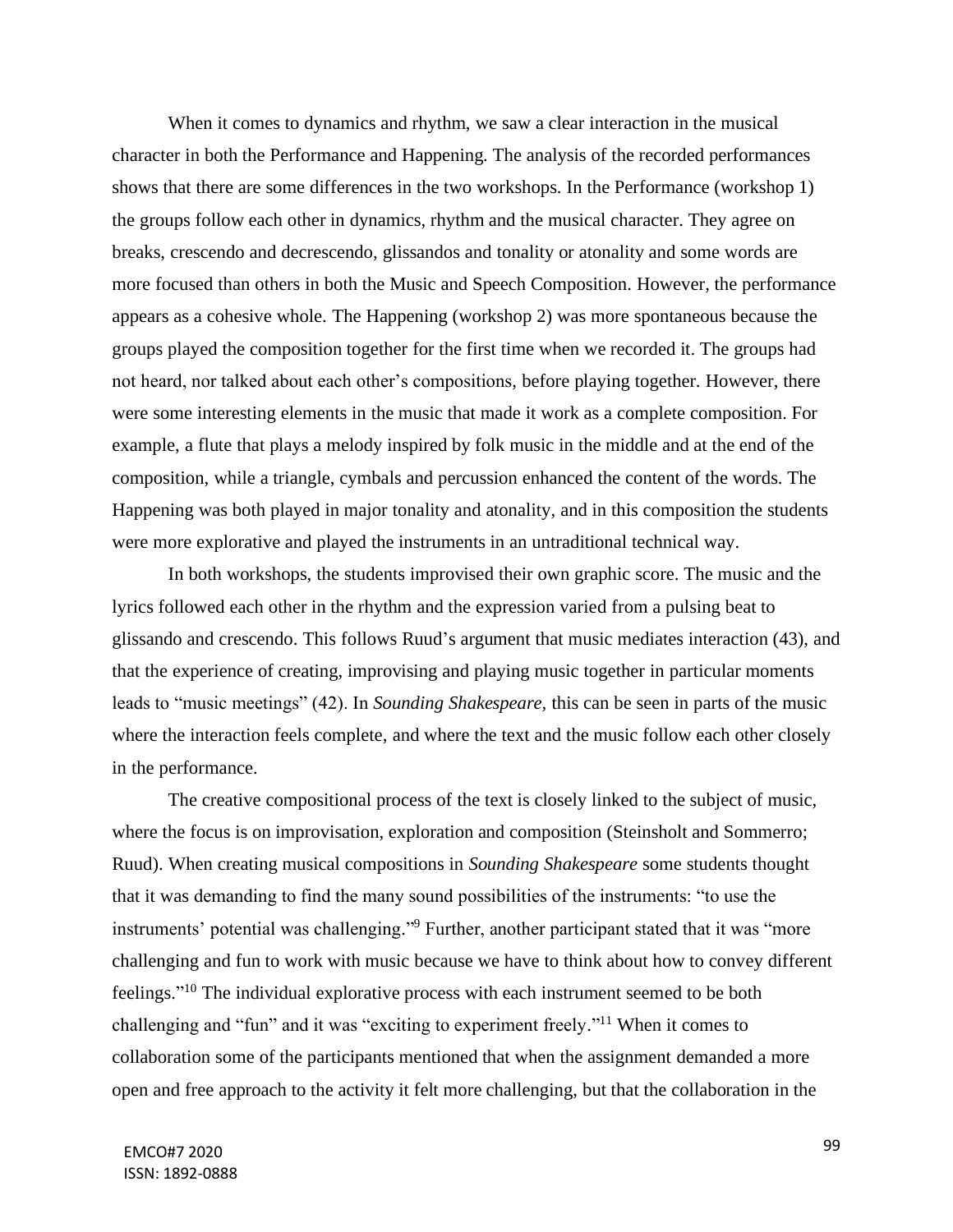group was better: "[we had a] closer collaboration in the group since we didn't get guidance,"<sup>12</sup> "[I] experienced everyone as more participatory in workshop 2 with fewer guidelines"<sup>13</sup> and "Workshop 2 required more collaboration because the assignment was freer."<sup>14</sup> The participants' experiences of how to begin the process of composing and to find a musical form of the composition seemed to be more challenging in workshop 2 where the assignment was more open than in workshop 1. One participant stated that: "it was very hard to get started, maybe because it was so free."<sup>15</sup> Another participant said that it was "more difficult to find a form",<sup>16</sup> and others ruminated on the process: "Should we play tonally, rhythmically, in high or low volume, when everything is allowed it can be difficult to decide on something concrete".<sup>17</sup> However, one participant positively concluded that they "created music from where we thought the top/bottom points were and it actually sounded pretty good."<sup>18</sup>

To create music together seems to strengthen the collaboration in a creative process where there are greater challenges (workshop 2). Ruud also highlights the importance of feeling safe within a group to expressive creativity as a composer within the group. He states that a musical community is not solely about creating music, but about being accepted, seen, and confirmed in the interaction with music (Ruud 43). Some participants believed that the creative process was prevented by the fact that: "People with music experience dominated",<sup>19</sup> and that was especially visible in Workshop 2. Steinsholt and Sommerro argue that in improvisation the tones and sounds communicate the same way as words do in a conversation (9). In a good conversation you need to take initiative and respond, and in the *Sounding Shakespeare* workshop the creative compositional process is based on improvisation. It is important to question whether it is possible to be a good improviser if you do not have musical expertise or training in playing an instrument. This is a relevant question in the project where members of the ensemble were not musically trained. Ruud refers to similar situations in his research where participants with no specific musical training improvise in a free and spontaneous way over a long time and that through this process, they receive important experiences of music. Through this means of exploration, musical highlights are encountered through meetings in music that connect the participants in a collaborative and collective situation (42). This is, according to Ruud, "the nature of improvisation" (42 our translation). The participants' experience of the Performance and Happening in S*ounding Shakespeare* all agree that they were both successful. It was surprising to most of them that the final performance went well: "thought it would be a crisis, but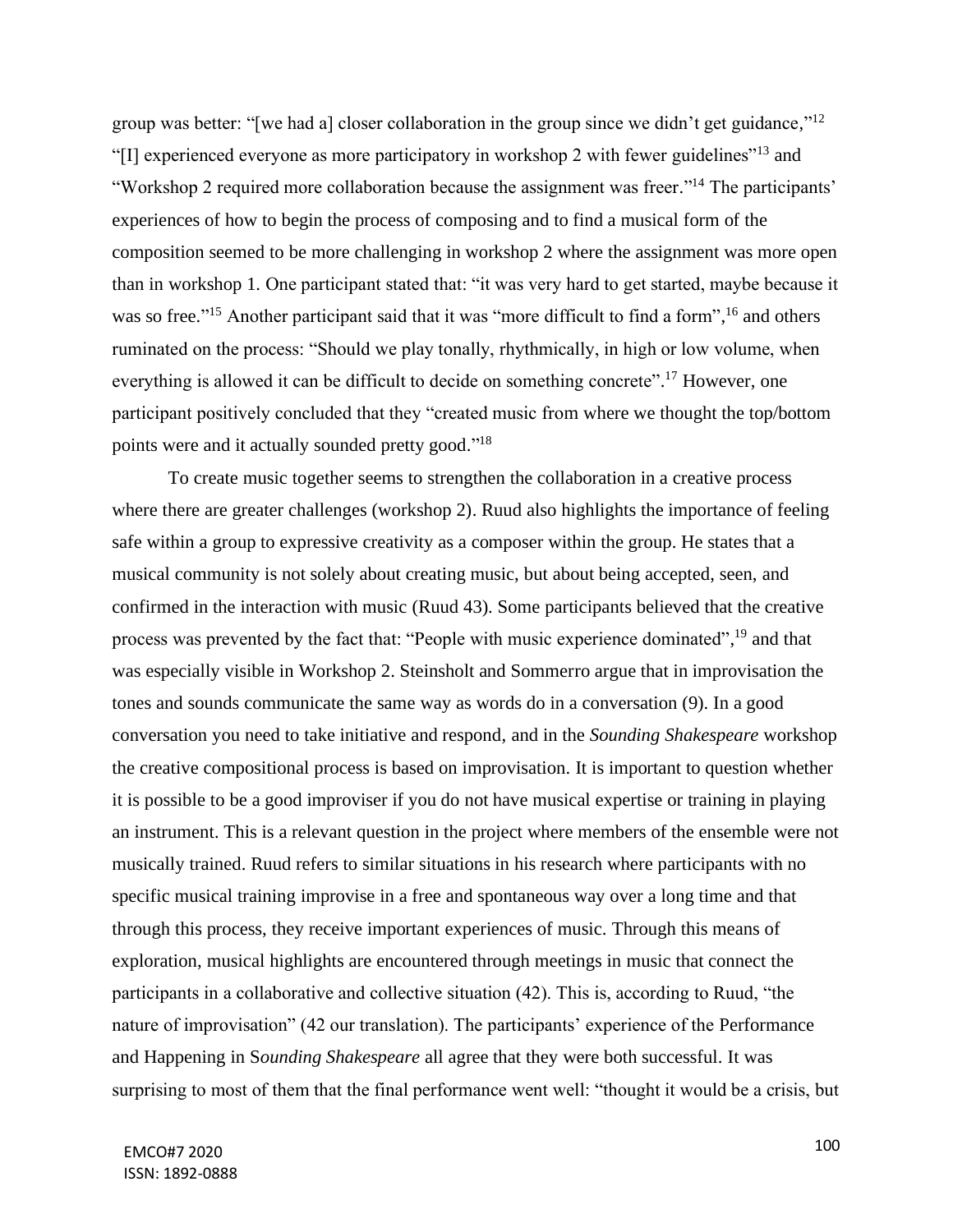text and music fit together surprisingly well."<sup>20</sup> All in all, they seemed satisfied with their compositions and some of them favoured the experience of the Performance, and others the Happening.

Music-making is always dependent on collaboration between the musicians who are playing together. This is in contrast with literature's meaning-making, where the reader of a text creates meaning on their own, since reading often is an individual act. When misunderstandings occur, expressing such misunderstandings can be difficult. This has relevance to the classroom where pupils are expected to both encounter and read a variety of literary texts. We believe that by placing music composition at the heart of the learning process, pupils will experience Shakespeare in new and meaningful ways making working with his texts less fearful. In the students' reflections after the workshop, they expressed a strong displeasure in relation to their previous encounters with Shakespeare. One participant wrote that they used to hate Shakespeare, and another that "text analysis of [Shakespeare]  $[...]$  can kill motivation."<sup>21</sup> However, in the final questionnaire, several students answered that after the workshop, they now find it easier to work with Shakespeare. One participant noted that they were more positive towards Shakespeare in this way, and that it was not "dry or boring as it used to be,"<sup>22</sup> and another wrote that "I think it was surprisingly easy to work with Shakespeare's text in this workshop."<sup>23</sup>

#### **Conclusion**

*Det var også spennende å finne en slags melodi i teksten. Nesten som å lete etter en sang som er gjemt i en tekst. Det viste seg dessuten å være veldig lett å finne den sangen.*  It was exciting to find some sort of melody in the text. Almost like looking for a song hidden in the text. It also became clear that finding that song was quite easy.

#### Participant in *Sounding Shakespeare*

To some extent, this participant summarizes the overarching questions of the *Sounding Shakespeare* project. Here, both music and text are highlighted in an active process of searching for meaning. This was also the main research question for our project: *how can interdisciplinary approaches in English and Music contribute to meaningful experiences of Shakespeare's texts?* Our main finding shows that music becomes an important guiding agent for experiencing text in a meaningful way. This can be transferred to all kinds of literary texts but is especially important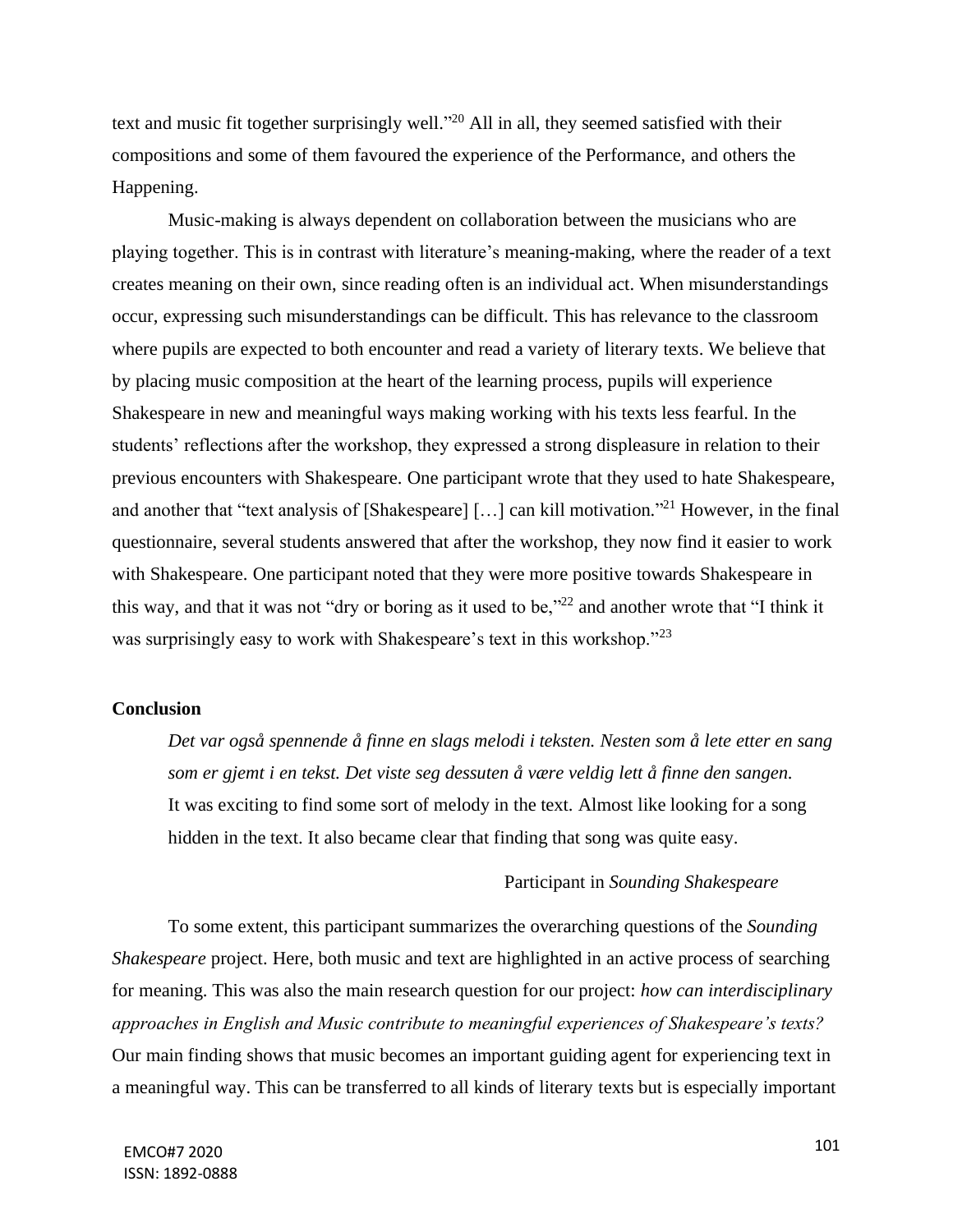when it comes to literature which is often branded as "difficult," like Shakespeare. The participants in our study all reported having negative previous experience with Shakespeare's texts, and that through the project they had received a new and more positive outlook on his work. The fact that Shakespeare's texts are seen as challenging is often due to language, and the struggle to understand can be caused by unfamiliar vocabulary, grammar, spelling and punctuation. When this is the case, finding new approaches to working with texts in the classroom becomes pivotal.

When the literary text is placed in a creative and aesthetic learning process, which includes musical composition and improvisation, the text is given meaning in collaboration with others, and perhaps this is also why the text feels lived. By performing the text, it no longer becomes just words on a paper, but words that are spoken, sung, and sounded out—words that are given melody, mood and, in this way, meaning. Our findings tell us that the participants found it easier to show and practice, instead of explaining with words the meaning of the text. In other words, we can say that music as a guiding agent is also a guide to creative activities for learning. In this way, the same strategies for active, explorative and aesthetic processes can be practiced in both music and in language learning. Our research has focused on the participants' experiences of Shakespeare's text, creating music and working interdisciplinary in aesthetic processes. Through the educational design of *Sounding Shakespeare*, we have found a new interdisciplinary approach to the subjects of English and Music by showing that music can be the guiding agent for a meaningful experience of text.

## **Works Cited**

Bonde, Lars Ole. *Musik og menneske: introduktion til musikpsykologi*. Samfundslitteratur, 2009. Charmaz, Kathy. *Constructing Grounded Theory*. Sage, 2014.

Corbin, Juliet, and Anselm Strauss. *Basics for Qualitative Research.* Sage Publications, 2015. *Core Curriculum – Values and Principles for Primary and Secondary Education.* Ministry of Education and Research, 4 Apr. 2019,

[https://www.regjeringen.no/contentassets/53d21ea2bc3a4202b86b83cfe82da93e/core](https://www.regjeringen.no/contentassets/53d21ea2bc3a4202b86b83cfe82da93e/core-curriculum.pdf)[curriculum.pdf.](https://www.regjeringen.no/contentassets/53d21ea2bc3a4202b86b83cfe82da93e/core-curriculum.pdf) Accessed 21 May 2019.

Crystal, David. '*Think on my Words': Exploring Shakespeare's Language.* Cambridge UP, 2008.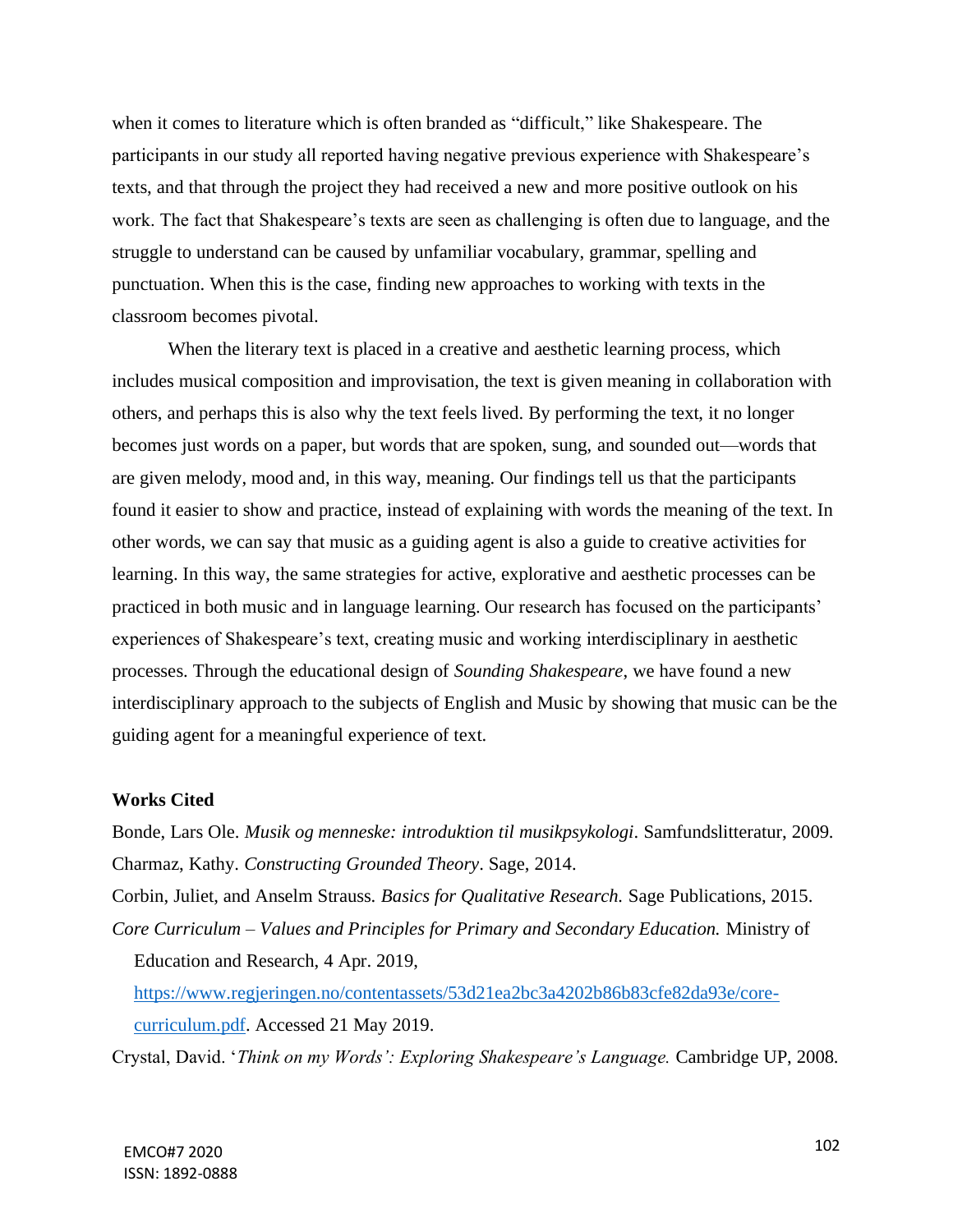- *Curriculum for Music.* Norwegian Directorate for Education and Training, 1 Aug. 2006, [http://data.udir.no/kl06/rest\\_/MUS1-01.pdf?lang=eng.](http://data.udir.no/kl06/rest_/MUS1-01.pdf?lang=eng) Accessed 29 May 2019.
- Dahl, Thomas and Tone Pernille Østern. "Dybde//læring med overflate og dybde." *Dybde//Læring: en flerfaglig, relasjonell og skapende tilnærming*, edited by Tone Pernille Østern, Thomas Dahl, Alex Strømme, Jesper Aagaard Petersen, Anna-Lena Østern and Staffan Selander. Universitetsforlaget, 2019, pp. 39- 56.
- Engh, Dwayne. "Why Use Music in English Language Learning? A Survey of the Literature." *English Language Teaching*, vol. 6, No. 2, 2013, pp. 113-127.
- *English Subject Curriculum.* Norwegian Directorate for Education and Training, 1 Aug. 2013, [http://data.udir.no/kl06/rest\\_/ENG1-03.pdf?lang=eng.](http://data.udir.no/kl06/rest_/ENG1-03.pdf?lang=eng) Accessed 29 May 2019.

Gibson, Rex. *Teaching Shakespeare*. Cambridge UP, 1998.

- "Happening." *Britannica Academic*, Encyclopædia Britannica, 11 Jul. 2019. [academic.eb.com/levels/collegiate/article/Happening/435775.](https://academic.eb.com/levels/collegiate/article/Happening/435775) Accessed 14 Oct. 2019.
- Koelsch, Stefan. *Brain and Music.* Wiley, 2012.
- Matz, Frauke and Michael Rogge. "Shakespeare in Shorts: A Multiliteracies Approach to Teaching Shakespeare". *Shakespeare in the EFL Classroom,* edited by Maria Eisenmann and Christina Lütge, Universitätsverlag WINTER, 2014, pp. 315-330.

McKenney, Susan E., and Thomas C. Reeves. *Conducting Design Research.* Routledge, 2012.

- Merleau-Ponty, Maurice. *Phenomenology of perception*, Routledge, 1945/2012.
- Patel, Aniruddh D. *Music, Language, and the Brain.* Oxford UP, 2008.
- *Regulations Relating to the Framework Plan for Primary and Lower Secondary Teacher Education for Years 5–10.* Ministry of Education and Research, 7 June 2016, [https://www.regjeringen.no/contentassets/c454dbe313c1438b9a965e84cec47364/forskrift](https://www.regjeringen.no/contentassets/c454dbe313c1438b9a965e84cec47364/forskrift-om-rammeplan-for-grunnskolelarerutdanning-for-trinn-5-10---engelsk-oversettelse.pdf)[om-rammeplan-for-grunnskolelarerutdanning-for-trinn-5-10---engelsk-oversettelse.pdf.](https://www.regjeringen.no/contentassets/c454dbe313c1438b9a965e84cec47364/forskrift-om-rammeplan-for-grunnskolelarerutdanning-for-trinn-5-10---engelsk-oversettelse.pdf) Accessed 1 Oct 2018.
- Ruud, Even. *Musikk og identitet.* 2nd ed., Universitetsforlaget, 2013.
- Selander, Staffan. *Didaktiken efter Vygostkij: design för lärande.* Liber, 2017.
- Shakespeare, William. *A Midsummer Night's Dream.* Ed. Linda Buckle. Cambridge UP, 2014.
- Sloboda, John A. *Exploring the musical mind.* Oxford UP, 2005.
- ---. *The Musical Mind: The Cognitive Psychology of Music.* Oxford UP, 1985.